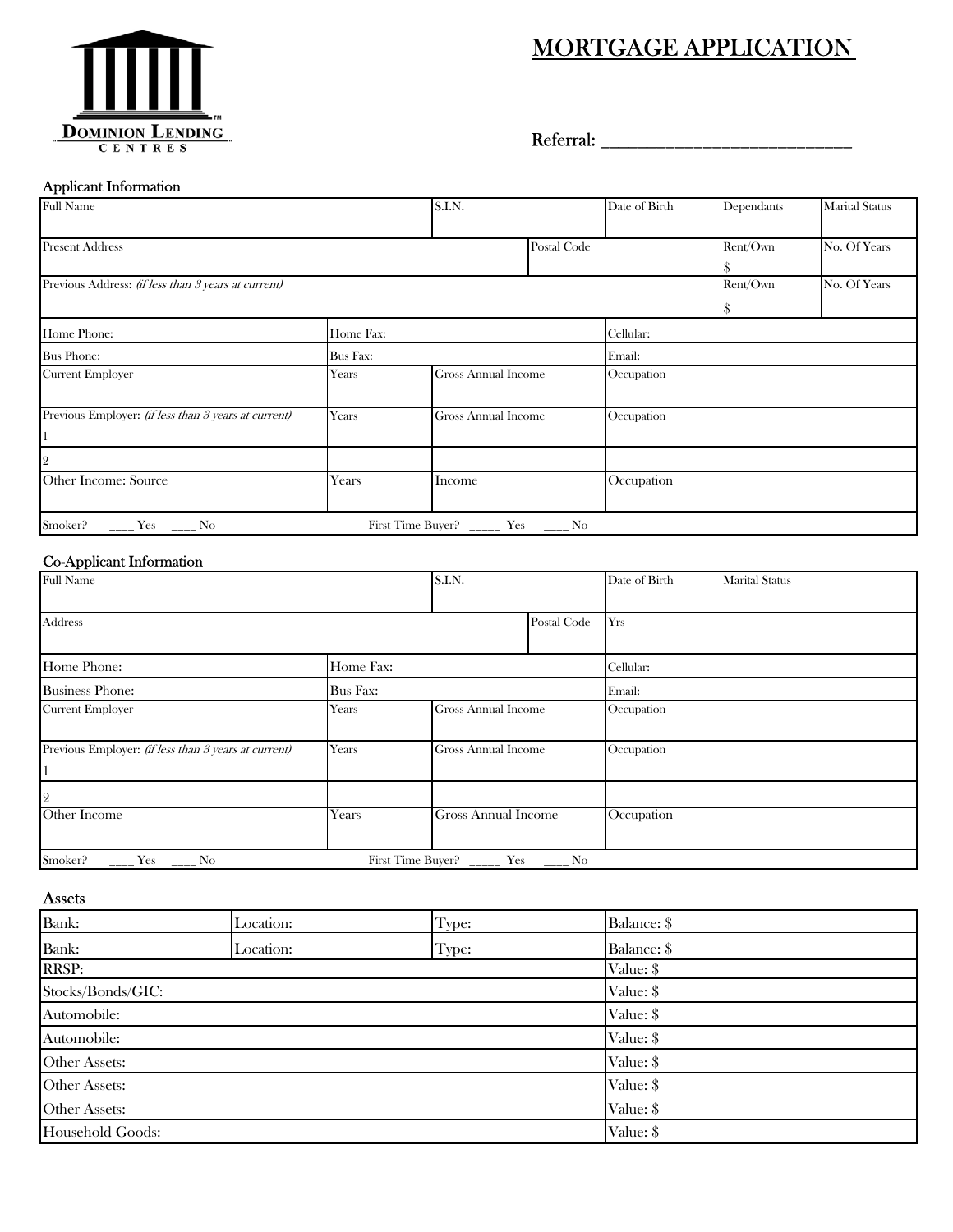### **Liabilities**

| <b>Bank Loan/LOC</b> |       | Balance: \$ | Payment: \$ |  |
|----------------------|-------|-------------|-------------|--|
| <b>Bank Loan/LOC</b> |       | Balance: \$ | Payment: \$ |  |
| <b>Bank Loan/LOC</b> |       | Balance: \$ | Payment: \$ |  |
| Credit Card          | Type: | Balance: \$ | Payment: \$ |  |
| Credit Card          | Type: | Balance: \$ | Payment: \$ |  |
| Credit Card          | Type: | Balance: \$ | Payment: \$ |  |
| Credit Card          | Type: | Balance: \$ | Payment: \$ |  |
| Other Debt:          |       | Balance: \$ |             |  |
| Other Debt:          |       | Balance: \$ |             |  |

## Current Mortgages/Properties Owned:

| Address:                       |   |                      |                   | <b>Property Value: \$</b> |  |  |
|--------------------------------|---|----------------------|-------------------|---------------------------|--|--|
| Existing Mortgage Bank/Lender: |   |                      | First:            | Second:                   |  |  |
| Mortgage Rate:                 | % | Monthly Payments: \$ | Rental Income: \$ | Mortgage Balance: \$      |  |  |
| Address:                       |   |                      |                   | Property Value: \$        |  |  |
| Existing Mortgage Bank/Lender: |   |                      | First:            | Second:                   |  |  |
| Mortgage Rate:                 | % | Monthly Payments: \$ | Rental Income: \$ | Mortgage Balance: \$      |  |  |
| Address:                       |   |                      |                   | Property Value: \$        |  |  |
| Existing Mortgage Bank/Lender: |   |                      | First:            | Second:                   |  |  |
| Mortgage Rate:                 | % | Monthly Payments: \$ | Rental Income: \$ | Mortgage Balance: \$      |  |  |

#### DECLARATION

If I have included information in this application in respect of any other person, including a co-applicant, I hereby confirm that such other person(s) has fully authorized me to release their personal information to you and to my Dominion Lending Centres Mortgage Specialist and that such other person(s) consent to all of the terms set-out herein. The word "Information" means personal information about me and any other person(s) identified in this application, obtained from this application or other sources. I am hereby expressly consenting to the submission of my application and the disclosure of Information to third parties, such as lenders and insurers, for the purpose of arranging and/or renewing mortgage(s). I understand that this will allow lenders to submit commitments for my review.

I/we further acknowledge and agree that each potential mortgage lender, mortgage insurer or service provider to whom you provide the mortgage application and/or my/ our personal information is permitted to receive such application and information and maintain records relating to me/us, including my/our Social Insurance Number(SIN) if I/we provide it, and collect personal information from me/us, you and from third persons, including credit bureau, credit reporting and collection agencies, financial institutions, my/our past and present employers, creditors and tenants, my/our spouse or any other person who has information about me/us for the purpose of recording. evaluating and responding to my/our application for mortgage financing or related activities and I /we specifically consent to the release and disclosure of personal information by such persons to and among you and each potential mortgage lender, mortgage insurer or other service provider.

I hereby consent to and agree that my Mortgage Broker or Agent may use the Information in order to identify me, protect me from fraud and error, understand my needs and eligibility for products and/or services, recommend particular products and services to meet my needs, provide ongoing services, and comply with legal and regulatory requirements.

I consent to and agree that my Mortgage Broker or Agent may use the Information for the above-noted purposes and may obtain Information about me from others, including consumer reporting agencies, credit bureaus, financial institutions, and real estate appraisers and may confirm the accuracy of the Information by contacting such third parties. I further consent to and agree that each lender considering my application may obtain Information about me (and all co-applicants) from others, including consumer reporting agencies and other such third parties.

I hereby consent to and agree that my Mortgage Broker or Agent may retain the Information after the last mortgage application made on my behalf, or the end of the term of the mortgage, whichever is later and that my Mortgage Broker or Agent may retain and use my personal information for the purposes listed above after the last mortgage application made on my behalf.